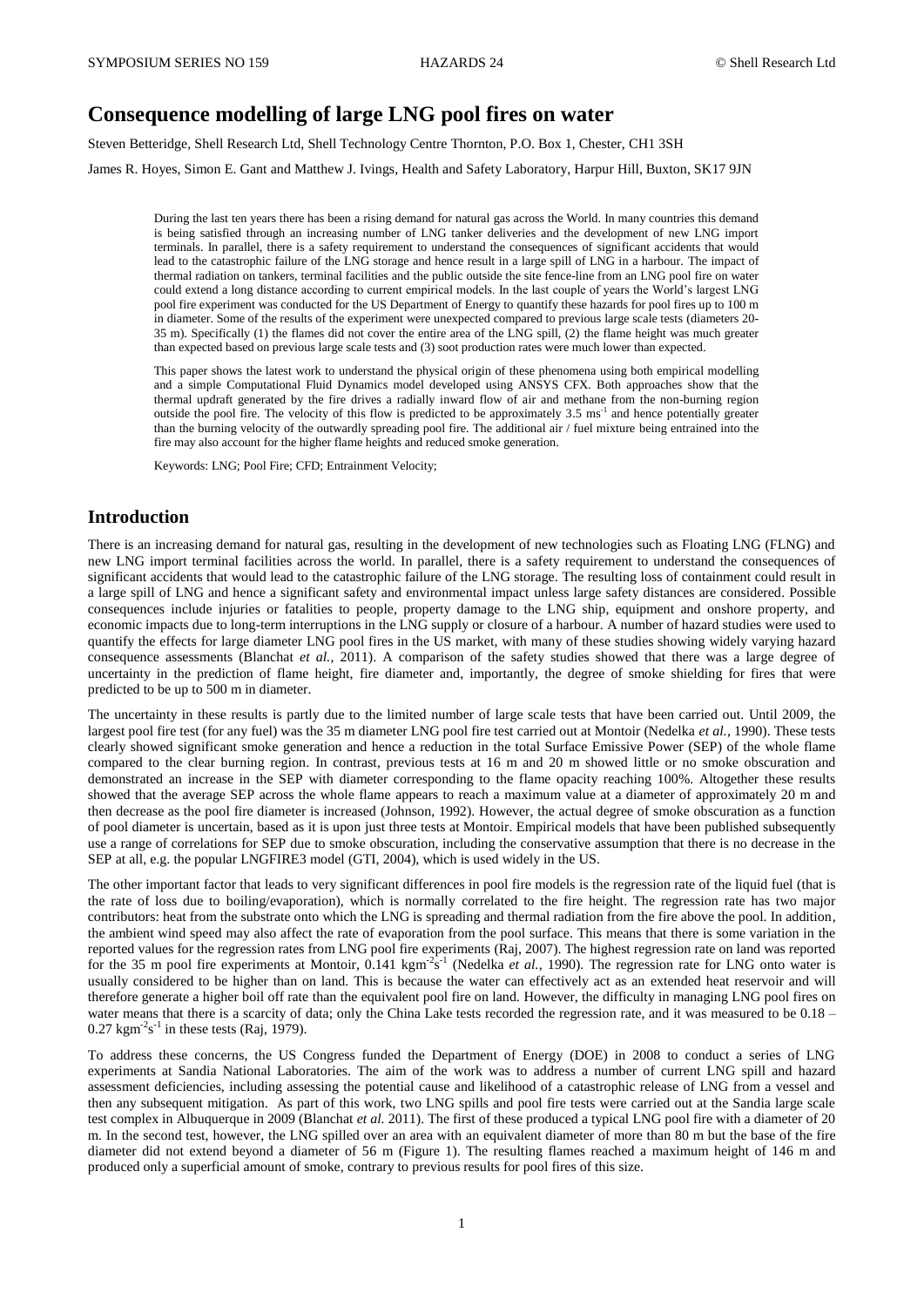The present paper provides a summary of recent work to investigate the physical origin of the unexpected phenomena in the second Sandia test. Both empirical analysis and Computational Fluid Dynamics (CFD) modelling are presented to help provide an explanation for both the non-burning region and flame height.



**Figure 1:** An aerial image of Test 2 at  $\sim$  250 s (Source: Blanchat *et.al.*, 2011)

## **Phoenix LNG Experiments at Sandia**

The Sandia National Laboratory experimental facility was located at a latitude / longitude of North: 34° 58.517' / West: 106° 33.294'. The altitude at this location is 1630 m, which resulted in an ambient pressure of 840 – 850 mbar during both tests. The facility that was built for these tests is shown in Figure 2. The LNG was supplied to the centre of a 120 m diameter pool of water from the LNG reservoir, located in the top right of Figure 2, via three concrete pipelines with diameters 12", 24" and 36". These pipes were approximately 90 m long and were angled at 1% to allow the LNG to flow under gravity to the centre of the pool.



**Figure 2:** The experimental facility at Sandia (Source: Blanchat *et. al.,* 2011)

The first experiment achieved a steady state period for approximately 200 s, with a flow rate of 53.3 kgs<sup>-1</sup>. The resultant LNG pool fire had a diameter of 21.4 m and it showed typical characteristics for a fire of this size. The Shell consequence model FRED, which uses the methodology described by Johnson (1992), predicted a flame height of 33 m (taking into account the reduced pressure), and this gave good agreement to the average value that was measured during the steady state period of  $35 \pm 3$  m. The equivalent regression rate over this steady state period calculated from the flow rate and area was  $0.147 \text{ kg m}^2 \text{s}^{-1}$  and was therefore slightly higher than the value recorded during the Montoir tests for a spill onto concrete.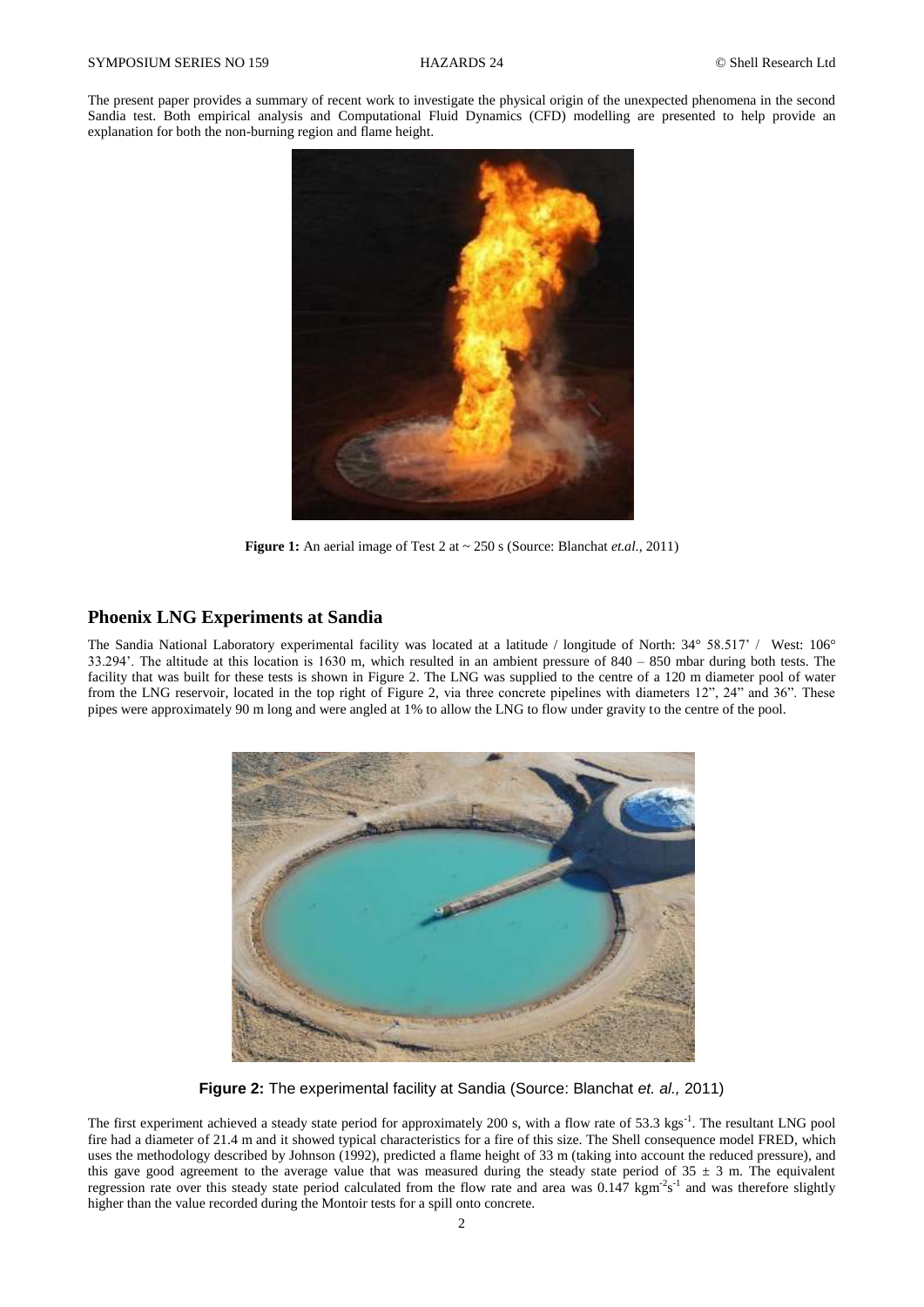Unfortunately, there was a high rate of boil off from the cryogenic LNG storage facilities and it was not possible to store sufficient LNG to achieve steady state conditions for the larger pool fire required in Test 2. Therefore, once Test 2 started, the LNG was released as quickly as possible. This resulted in an initial surge of LNG with a mass flow rate of up to 1600 kgs<sup>-1</sup>. A longer period of more steady flow from 140 s to 190 s followed, where the average flow rate was 800 kgs<sup>-1</sup>. However, the size of the LNG pool spill increased throughout this time period, reaching a maximum diameter of 83 m after 200 s and so a true steady state period where the pool size and flow rate were both constant was not achieved. Consequently, it was not possible to calculate an equivalent regression rate to compare to Test 1. To simplify the subsequent analysis, Table 1 gives the average flow rates in four time periods, following the opening of the plugs in the LNG reservoir at  $t = 83$  s.

The flame height increased steadily for a period of over 100 s and did not reach the maximum height of 146 m until after 220 s, by which time the LNG flow rate had reduced significantly. The extent of the burning region, which defined the pool fire diameter also increased, but not as quickly as the spreading LNG pool. The pool spill started to extend beyond the pool fire after it reached a diameter of approximately 20 m. At its maximum extent the pool fire only covered an area approximately 56 m in diameter, compared to the spill diameter of 83 m. The flame height to width ratio during this period was 2.6. During the whole experiment, only superficial smoke was seen at the top of the flame and the burning region was not obscured.

| Time Period (s) | <b>Flow Rate</b> |                   |  |
|-----------------|------------------|-------------------|--|
|                 | $m^3s^{-1}$      | $\text{kgs}^{-1}$ |  |
| $83 - 123$      | 0.16             | 68                |  |
| $123 - 141$     | 3.79             | 1590              |  |
| $141 - 191$     | 1.90             | 800               |  |
| $191 - 216$     | 1.20             | 500               |  |

**Table 1:** Average flow rates during Test 2. The LNG was released from the reservoir at  $t = 83$  s

## **Empirical Modelling**

To understand the physical origin of this behaviour, the experimental parameters reported by Sandia (Blanchat *et al.,* 2011) were analysed using the Shell consequence tool FRED. Initial calculations of the flame height taking into account the low pressure could not predict the flame height seen during Test 2. Even assuming a pool fire diameter of 83 m (corresponding to the spill diameter), only a height of 130 m was predicted. The maximum predicted height to diameter ratio was only 1.8, which is significantly less than the 2.6 measured during Test 2.

These differences indicated that either the Thomas correlation (Thomas, 1963) for the flame height that is used in Shell FRED was no longer valid for the conditions during Test 2, or that the regression rate used in Shell FRED  $(0.141 \text{ kg} \text{m}^2 \text{s}^{-1})$  was too low. Since the Sandia Phoenix tests were on water, the regression rate is likely to be higher, and probably higher than the value calculated during Test 1. To understand the contribution to the regression rate from the water substrate, the flow rates and pool area were analysed using a transient pool model within the Shell FRED software. This model was previously validated against comparatively small releases of LNG onto concrete and it takes into account the transition from nucleation to film boiling that would be associated with releases of cryogenic liquids. In modelling Test 2, the methane was released from time  $t = 83$  s with the four release rates given in Table 1. A plot of the calculated pool area as a function of time against the measured values is given in Figure 3.

The initial prediction (solid line) gives a good prediction for both the rate of increase in pool area and for the maximum spill area, but it is offset in time from the measured values in time. This can be explained by considering that the flow rates were calculated from the change in LNG height within the cryogenic storage vessel and not the flow rates leaving the pipes 90 m away at the centre of the pool. The minimum flow velocity can be calculated by assuming simple fluid flow down the pipes, i.e. assuming no restriction at the plugs at the bottom of the reservoir and no flashing into a two-phase state (the pipe was pre-cooled with liquid nitrogen). Using an equivalent cross-sectional area of 1.59  $m^2$  (to represent the three pipes), a minimum velocity of 2.4 ms<sup>-1</sup> is required for the highest flow rate of 1590 kgs<sup>-1</sup>. The results in Figure 3 suggest that the flow speed was probably closer to 3.6 ms<sup>-1</sup>, because if the mass flow rates given in Table 1 are shifted by 25 s, then the FRED model gives excellent predictions of the spread of LNG across the water. This time correction can also be correlated with other results in the Sandia report, particularly the measurements from thermocouples placed above the centre of the pool that show a significant reduction in temperature after 150 s.

The additional time period of 25 s enables a better correlation of the LNG flow rates with the flame height measurements, so that the maximum flame height now corresponds to the end of the time period with a flow rate of 800 kgs<sup>-1</sup>. The results of the pool spill model also predict that the regression rate for LNG on water (without fire radiation) was 0.075 kgm<sup>-2</sup>s<sup>-1</sup>. This is higher than the standard boil off rate of an LNG spill on concrete  $0.05 \text{ kgm}^2\text{s}^{-1}$  (Nova, 2005), but the difference is relatively small compared to the boil off rate for a pool fire. Consequently it confirms that the regression rate for LNG pool fires on water is dominated by radiation from the fire and not the substrate; indicating that the regression rate for Test 2 is similar to Test 1 and is approximately 0.15 kgm<sup>-2</sup>s 1 .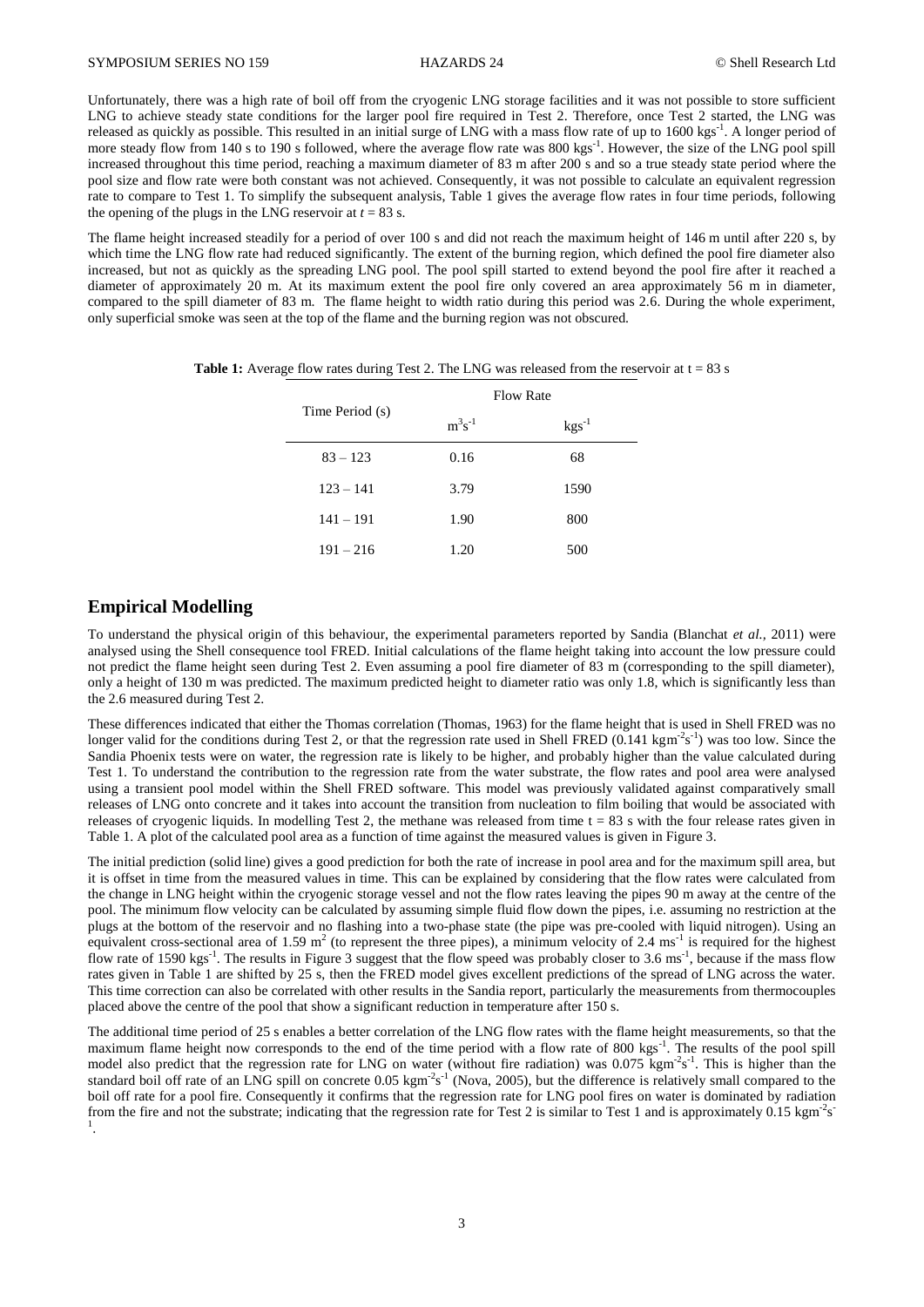

**Figure 3:** Empirical modelling of the LNG spill in Test 2 against Shell FRED

The calculated regression rates from the spill model do not help to explain the discrepancy between the measured flame height and the height predicted by the Thomas correlation. In fact, a regression rate of approximately 0.3 kgs<sup>-1</sup>m<sup>2</sup> would be required for the Thomas correlation to predict the maximum flame height of 146 m (for a pool fire diameter of 56 m). This is more than twice that recorded in Test 1 and higher than that reported for the China lake tests (Raj 1979).

To investigate this matter further, the Thomas correlation was rearranged to output the regression rate as a function of flame height and fire diameter. Values for these quantities were taken from the Sandia report (Blanchat *et al.,* 2011) and used to produce the regression rate as a function of time, shown in Figure 4. The graph also shows (on a second vertical scale) the flow rate given in the Sandia report, which has been adjusted by 25 s to account for the delay due to the LNG flowing down the 90 m supply pipe. It is clear that there is a strong correlation between the input flow rate and the regression rate derived from the Thomas correlation, and when the input flow rate is highest, the regression rate is predicted to reach a value of  $0.5 \text{ kgm}^2 \text{s}^{-1}$ . The comparison shows that a significant proportion of the input LNG is being instantaneously vaporised at this time and directly feeding the fire. After 150 s, the predicted regression rate drops to an average value of about 0.3  $\text{kgm}^2\text{s}^1$  for approximately 100 s, even though the input flow rate decreases to zero over the same time. This period between 150 s and 250 s also corresponds to a relatively stable period for recorded values of the flame height and width.

The high values of the regression rate are likely to result from additional fuel being entrained into the fire from the surrounding nonburning regions of the spill. Video recordings of Test 2 show that there is a large flow of air and vapour directed radially inwards across the non-burning region that is driven by the thermal buoyancy of the LNG fire at its centre. It could therefore be argued that the regression rate should be adjusted by the relative areas of the pool fire to the pool spill (that is, multiplied by the ratio of the pool area to the fire area because evaporation from the entire pool area appears to contribute to the fire). If a regression rate of 0.147 kgm - <sup>2</sup>s<sup>-1</sup> (as determined from Test 1) is used, then this would give an adjusted regression rate of 2.25  $\times$  0.147 = 0.33 kgm<sup>-2</sup>s<sup>-1</sup> at around 250 s, when the flame height was at its maximum. Although this is higher than predicted in Figure 4, the calculation has assumed the same regression rate across the whole pool, when in reality the regression rate could be lower near the edges of the pool spill, which are further away from the fire.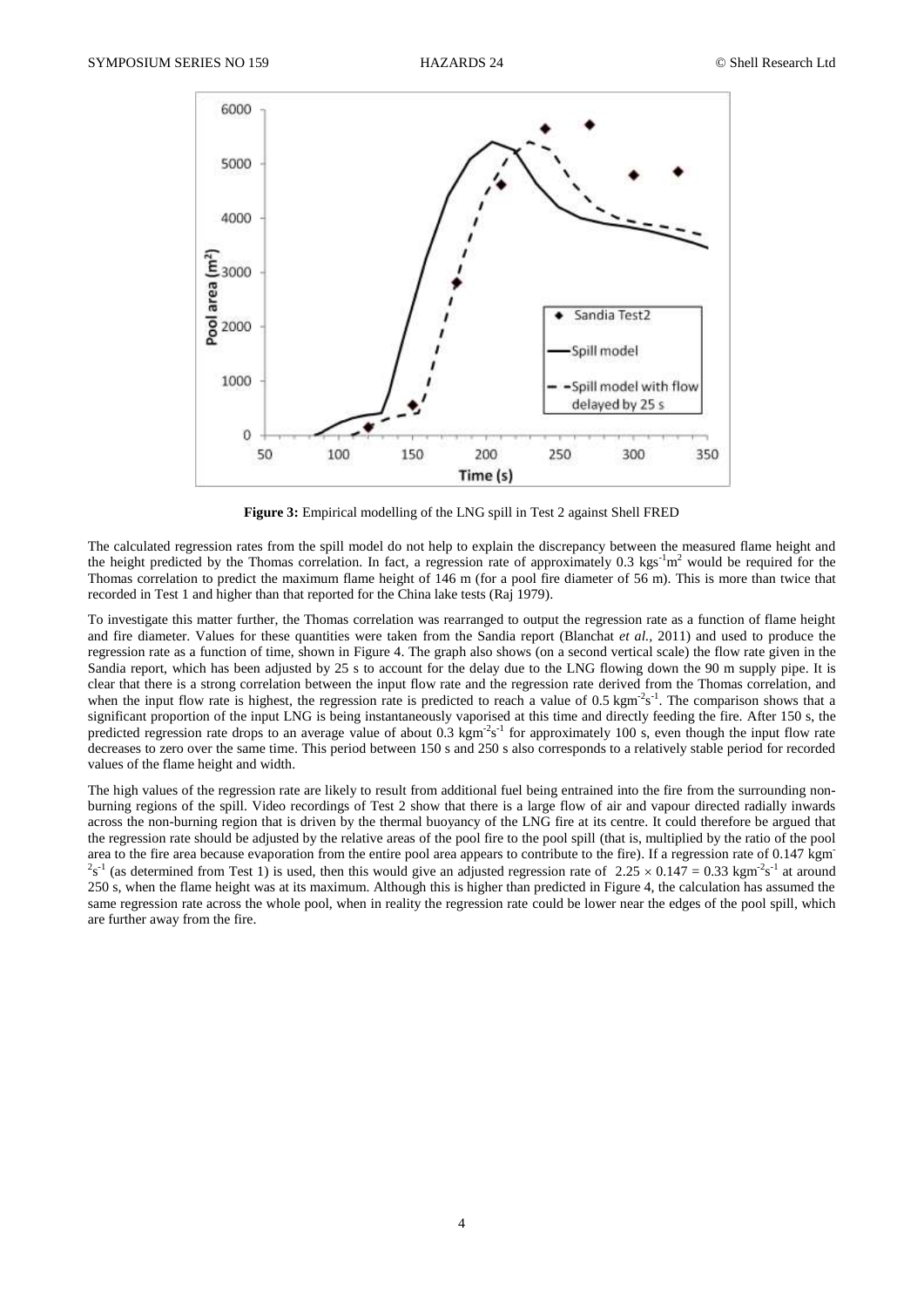

Figure 4: The calculated regression rate for Test 2, derived from flame height and width and using the Thomas correlation. The mass flow rate was obtained from the Sandia results (Blanchat et. al., 2011), but was adjusted by 25 s to account for travel time from the reservoir

The radially inward flow of air is also the most likely explanation for the physical process that created the non-burning area. If the entrainment velocity in the boundary layer above the surface of the LNG pool was greater than the burning velocity, then the expansion of the flame to the outer edge of the spill would be stopped. The magnitude of this entrainment velocity was analysed by tracking the positions of visible turbulent eddies in the condensation cloud within the non-burning region, using a series of individual frames from one of the videos recorded during Test 2. The positions of three of these positions are labelled A, B and C in Figure 5.



**Figure 5:** High contrast video image still of LNG Test 2 at approximately 210 s. The points marked A-C indicate the parts of the LNG plume that were tracked on a frame by frame basis. (Source Blanchat et. al., 2011)

The average radial entrainment velocity from these positions was calculated to be between 2 and 3 ms<sup>-1</sup>. This is much higher than the laminar burning velocity of around 0.4 ms<sup>-1</sup> (Lewis *et al.*, 1961) and although turbulence will increase the burning velocity, it is interesting to note that a maximum flame spread velocity of 2 ms<sup>-1</sup> was reported for other pool fires (Gottuk *et al.*,2002).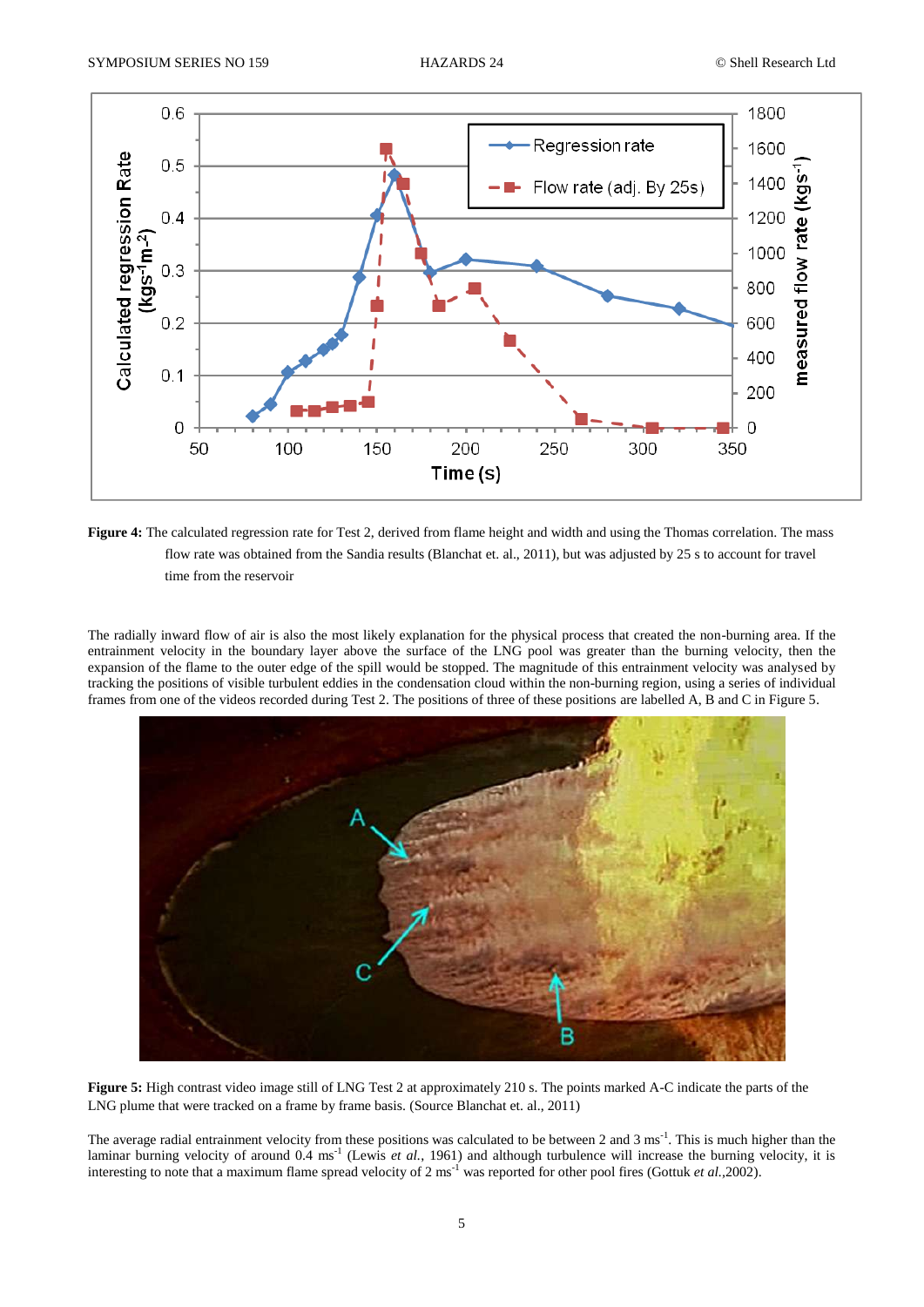To develop improved models that can predict when a non-burning region can form, either further experiments are required, or the relative magnitude of the burning velocity compared to the entrainment velocity needs to be quantified as a function of spill/fire diameter. Future large scale experiments are unlikely, especially in the medium and short term and therefore a CFD model was developed to investigate the size of both these quantities.

## **CFD Modelling**

CFD modelling of LNG pool fires was carried out using ANSYS CFX 14.5 (ANSYS, 2012). The aim of the CFD modelling was to investigate the non-burning regions observed during the second Sandia experiment (Blanchat *et al.*, 2011).

A computational domain was constructed that consisted of an 81 m diameter LNG pool surrounded by ground with open boundaries to the side and top. The top boundary had a height of 300 m and the side boundary was located 300 m from the centre of the fire. The fire was modelled using a volumetric heat source with a diameter of 50 m and a height of 100 m. The computational domain and volumetric heat source are shown in Figure 6.



**Figure 6:** The computational domain, including LNG pool (blue), ground (green) and volumetric heat source (yellow) and mesh on a plane between the centre of the fire at  $x = 0$  and the side boundary at  $x = 300$  m.

Figure 6 also shows the structure of the computational mesh, which consisted of prism and hexahedral control volumes. Adjacent to the pool surface, the cell height was 0.01 m and in the main region of interest, in the vicinity of the volumetric heat source, the cell width in the radial direction was 1.5 m.

In the CFD model, evaporation was prescribed over the whole LNG spill area whilst "burning" was restricted to the volumetric heat source. The use of a volumetric heat source enabled non-burning regions to be simulated, which would otherwise have been difficult to simulate using a standard non-premixed combustion model (which would assume that combustion takes place everywhere the fuel vapour and air mix). The volumetric heat source released energy at a fixed rate, which was calculated from:

$$
Q_c = k\Delta H \dot{m} \pi \left( D_p / 2 \right)^2 \tag{1}
$$

where *k* is the combustion efficiency,  $\Delta H$  is the heat of combustion,  $\dot{m}$  is the LNG regression rate and  $D_p$  is the LNG pool diameter. Most of the simulations were carried out using a combustion efficiency of 0.7 (Heskestad, 1986) and a regression rate of 0.147 kgm  $2s^{-1}$  (Luketa, 2011).

The LNG pool was modelled as a no-slip wall with a methane source term. Methane was released at a rate equal to the regression rate, with a temperature of -161°C. The ground was modelled as an adiabatic no-slip wall, whilst the side and top boundaries were modelled as pressure openings, with a correction to account for the change in air density with height.

A number of simulations were carried out to investigate the sensitivity of predictions to the size of the computational domain, mesh resolution, height of the volumetric heat source, combustion efficiency, regression rate, turbulence intensity and surface roughness of the LNG pool. This paper describes the results from a small selection of these simulations, which are summarised in Table 2. The predictions were found to be independent of the size of the computational domain and the mesh resolution.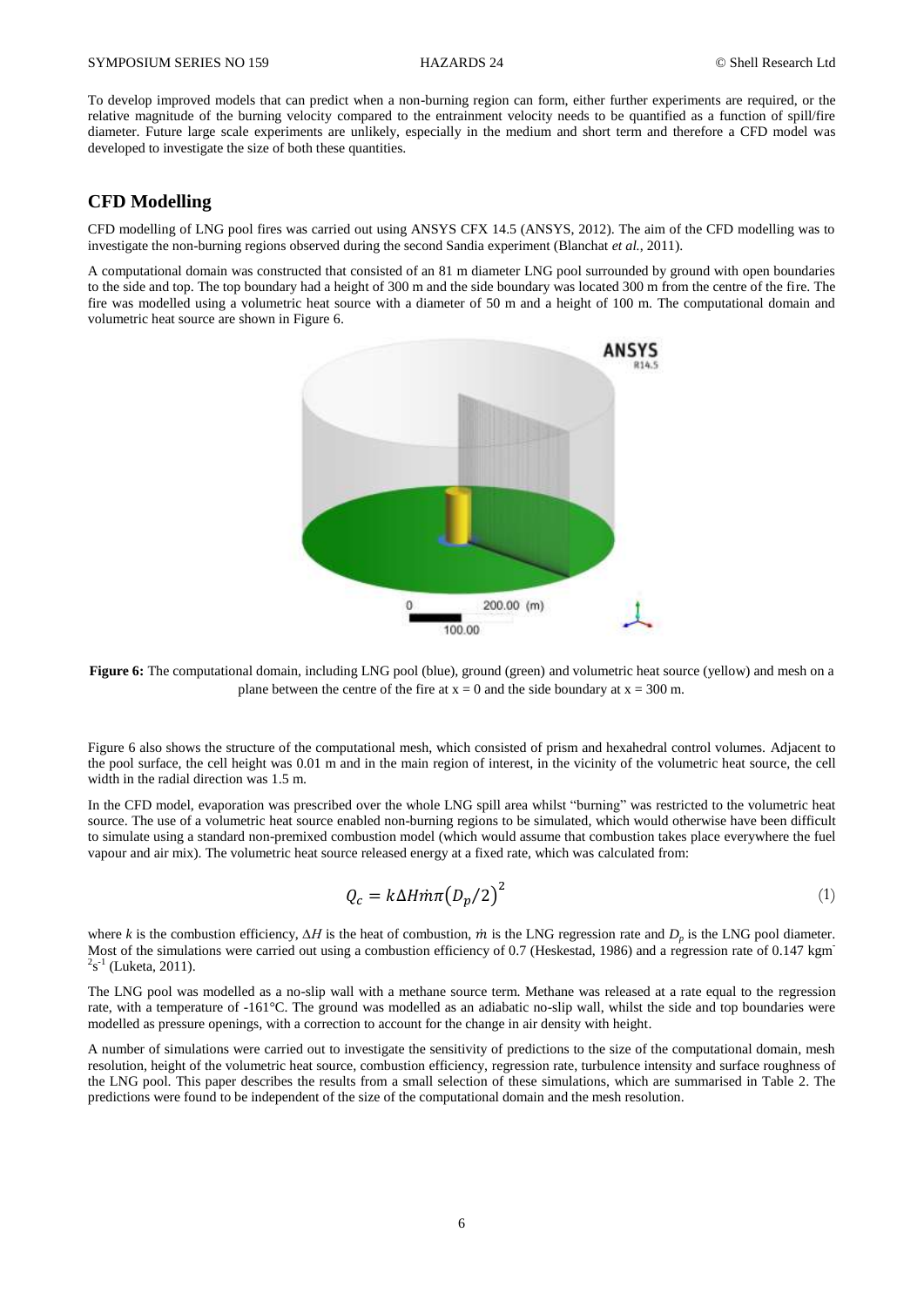| Turbulence intensity at the<br>LNG pool boundary $(\%)$ | Surface roughness on the LNG<br>pool boundary (m) | Regression rate<br>$(kgm^{-2}s^{-1})$ |  |  |
|---------------------------------------------------------|---------------------------------------------------|---------------------------------------|--|--|
| 10                                                      | $\theta$                                          | 0.147                                 |  |  |
| 100                                                     | $\boldsymbol{0}$                                  | 0.147                                 |  |  |
| 1000                                                    | $\overline{0}$                                    | 0.147                                 |  |  |
| 1000                                                    | 0.0002                                            | 0.147                                 |  |  |
| 1000                                                    | 0.005                                             | 0.147                                 |  |  |
| 1000                                                    | 0.0002                                            | 0.126                                 |  |  |
| 1000                                                    | 0.0002                                            | 0.21                                  |  |  |

**Table 2:** Summary of CFD simulations.

The range of values used for the turbulence intensities of the LNG vapour source of between 10% and 1000% was selected based on the previous work of Cormier *et al.* (2009). The pool surface roughness lengths of 0.0002 and 0.005 m were chosen to represent an open sea or lake and a featureless land surface, respectively, (Weiringa, 2001). The regression rates of 0.126 and 0.21 kgm<sup>-2</sup>s<sup>-1</sup> were recommended by Luketa *et al.* (2008) and MKOPSC (2008). The highlighted simulation in Table 1 was considered to have the most realistic input conditions for Sandia Test 2 and is therefore taken as the base case.

## **CFD Results and Discussion**

The overall behaviour of the CFD model is illustrated in the temperature and streamlines predictions shown in Figure 7. Horizontal and vertical black lines near the bottom left corner show the location of the volumetric heat source. Within this region, there is a rise in temperature, which leads to a horizontal pressure gradient that drives a flow towards the centre of the fire and up towards the top open boundary.



**Figure 7:** Temperature (left) and streamlines (right) from the base case simulation.

Figure 8 shows CFD model predictions of the temperature, density, streamlines and methane concentration above the surface of the LNG pool. The contour plots presented in Figure 8 cover a horizontal range of  $0 \le x \le 40.5$  m and a vertical range of  $0 \le y \le 10$  m. Vertical black lines at  $x = 25$  m and  $x = 40.5$  m denote the edge of the fire and the edge of the LNG pool spill, respectively.

The streamlines shown in Figure 8 indicate the rate at which air is entrained into the fire. Entrainment velocities vary between about 1 ms<sup>-1</sup> near the edge of the pool and about 3 ms<sup>-1</sup> near the edge of the fire. In addition to entraining air, the fire also entrains methane released from the non-burning regions of the LNG pool. The methane concentration contour plot shown in Figure 8 shows methane spreading along the surface of the LNG pool towards the centre of the fire.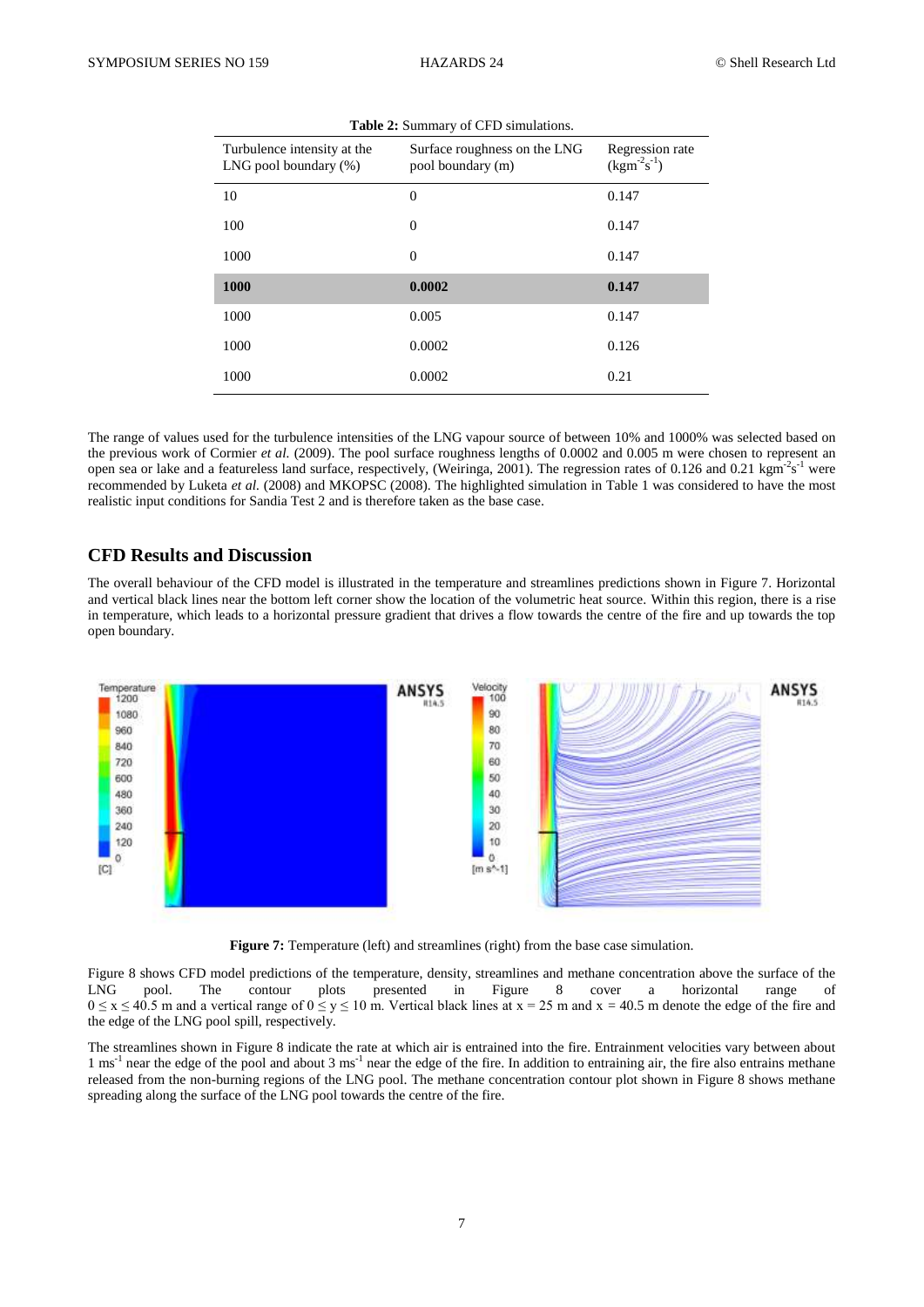

**Figure 8:** Contour plots of temperature, density, streamlines and methane concentration above the surface of the LNG pool.

Figure 9 shows the horizontal component of the entrainment velocity and methane concentration profiles at a range of radial distances between the edge of the fire and the edge of the LNG pool. The maximum entrainment velocity is predicted to increase from about 1.4 ms<sup>-1</sup> near the edge of the LNG pool (x = 40 m) to 3.7 ms<sup>-1</sup> at the edge of the fire (x = 25 m).



**Figure 9:** Profiles of entrainment velocity and methane concentration at  $x = 25$ , 30, 35 and 40 m.

Predictions of the entrainment velocity and methane concentration in the boundary layer above the surface of the LNG pool ( $0 \le y \le$ 2 m) at the edge of the fire  $(x = 25 \text{ m})$  are presented in Figure 10. The results from simulations where the turbulence intensity and surface roughness were varied gave similar predictions to those from the base case.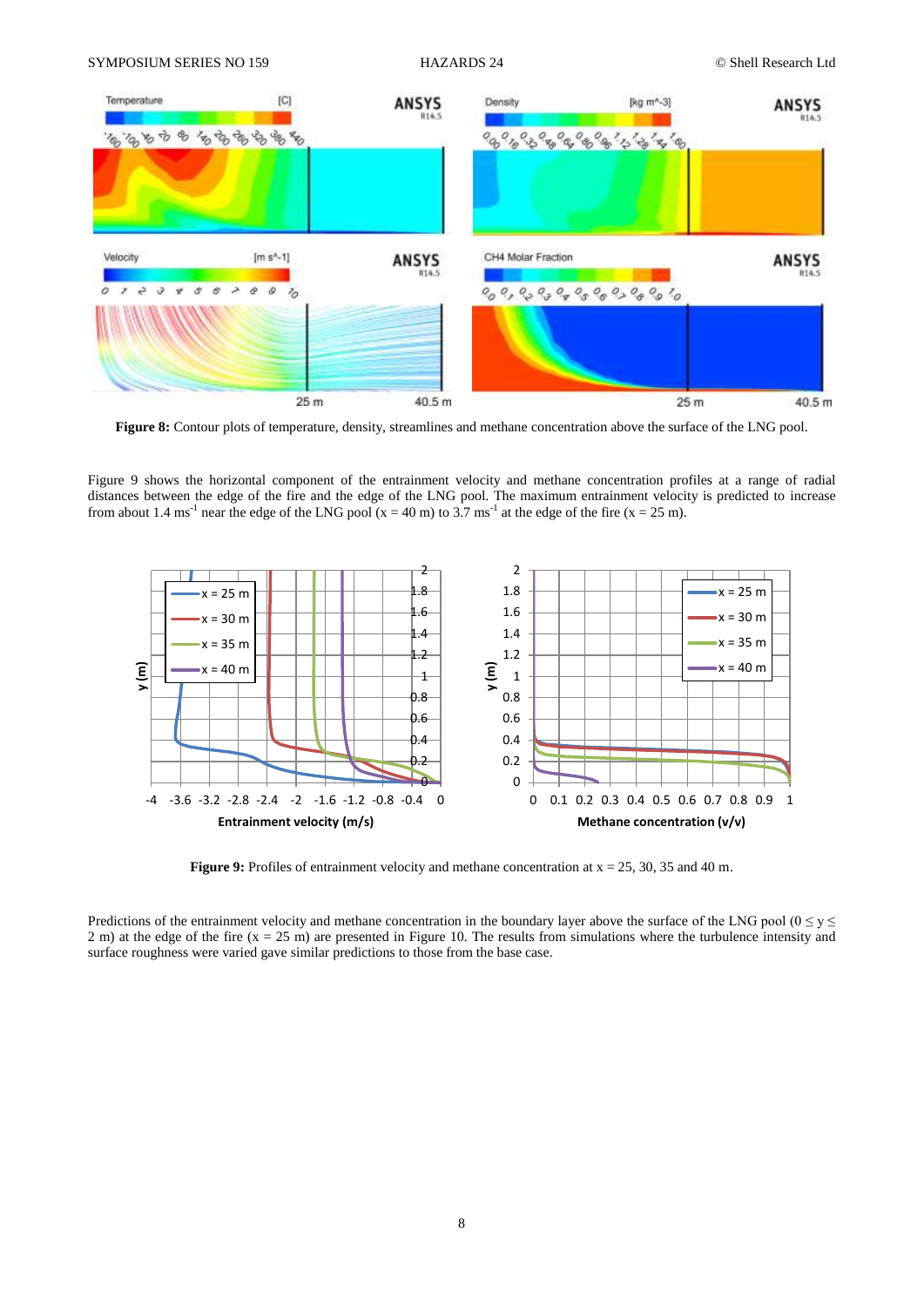

**Figure 10:** Effects of regression rate on entrainment velocity and methane concentration at  $x = 25$  m.

Figure 10 shows that the entrainment velocity and methane distribution are both sensitive to the prescribed regression rate. As the regression rate is increased, the maximum entrainment velocity increases from about 3.6 ms<sup>-1</sup> to 3.8 ms<sup>-1</sup>, whilst the depth of the methane rich layer increases from around 0.3 m to 0.4 m.

In each simulation there is a fairly sharp interface between the layer of methane rich gas and the air above it. Methane is flammable at concentrations of 0.05 v/v to 0.14 v/v (Lewis, 1961), which corresponds to a narrow range of heights in the CFD predictions. In the base case simulation, flammable concentrations are present over a very narrow range of heights centered on  $y = 0.35$  m. At this height the entrainment velocity is slightly lower than the maximum value and is approximately  $3.6 \text{ ms}^{-1}$ .

The entrainment velocity and gas concentrations are compared directly against each other in Figure 11, which also shows in a separate graph the density and velocity fluctuations in the boundary layer above the surface of the LNG pool. The cold methane gas has a higher density than the air leading to a stably stratified layer. The results show that this tends to suppress turbulence generated by the boiling LNG pool (Ohya et. al., 1997).

In these simulations the fire was modelled using an idealised approach that consisted of a cylindrical volume throughout which a uniform heat source was imposed. This approach allowed a number of phenomena associated with the non-burning regions to be investigated, including methane, density, velocity and velocity fluctuation distributions in the boundary layer above the surface of the LNG pool. In a parallel programme of work, Kelsey et al. (2014) carried out simulations of LNG pool fires using the Fire Dynamics Simulator (FDS), in which they varied the fire diameter, regression rate, radiative fraction, mesh resolution and turbulence model simultaneously. FDS uses a non-premixed combustion model. It assumes that "mixed is burned" and as such, cannot predict the formation of non-burning regions. Kelsey et al. (2014) accounted for the effects of non-burning regions on the total heat release rate of the fire by increasing the regression rate up to a maximum of 0.5 kgm<sup>-2</sup>s<sup>-1</sup>. For a fire diameter of 50 m and a regression rate of 0.38  $kgm<sup>2</sup>s<sup>-1</sup>$  they obtained an entrainment velocity of about 3.4 ms<sup>-1</sup>, which is in good agreement with the results presented here. The agreement between these two sets of results provides confidence in the predictions obtained from the two very different, but complementary modelling approaches.



**Figure 11:** Methane concentration, entrainment velocity, density and velocity fluctuations at  $x = 25$  m from the base case simulation.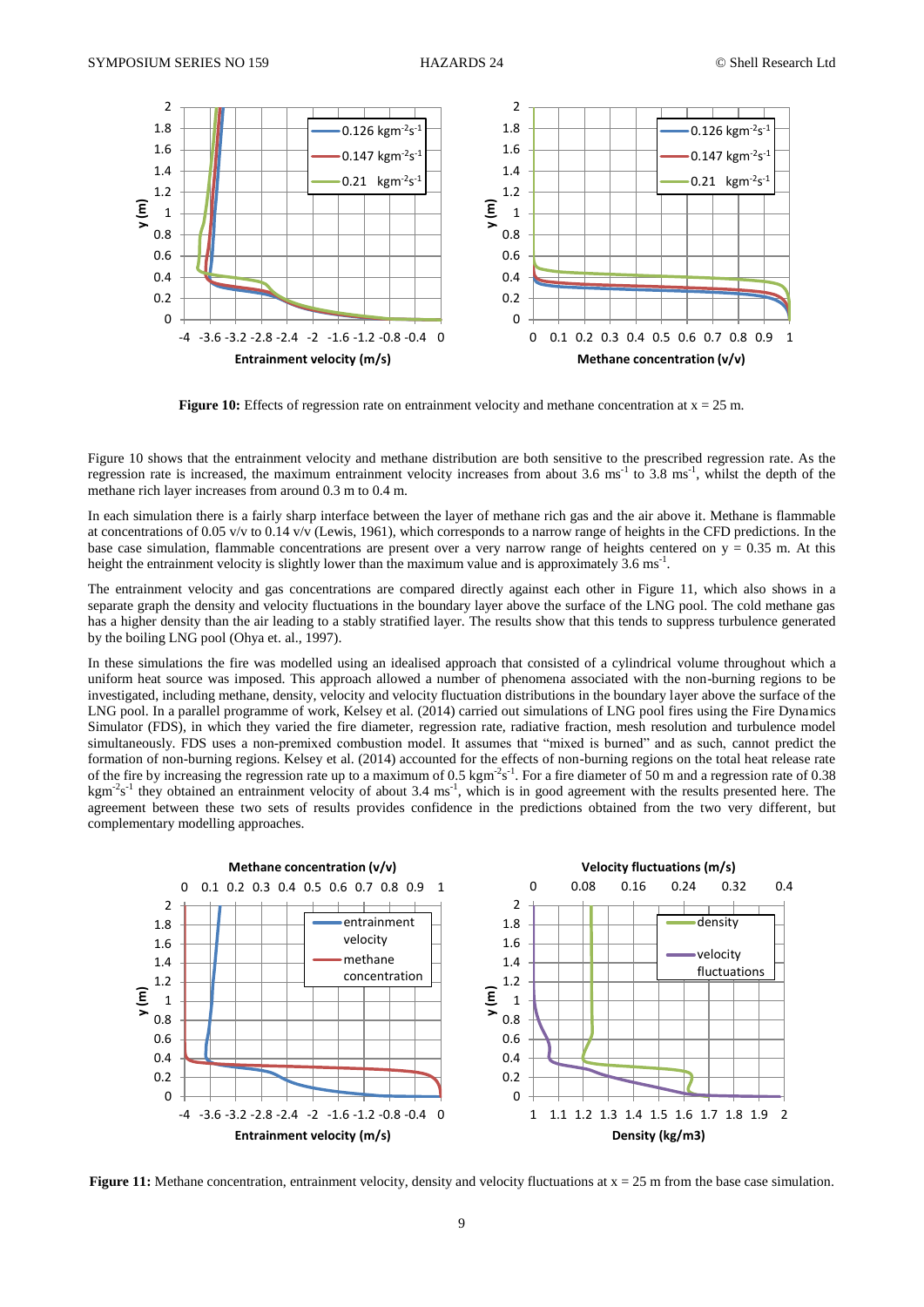#### **Conclusions**

The second of the Sandia Phoenix LNG pool fire tests has been examined in detail, using a combination of empirical analysis and CFD modelling. This has identified that the peak in LNG supply rate to the pool occurred at the same time as the peak in the LNG regression rate, which was inferred from the measured flame height and fire diameter using the Thomas correlation. It was concluded that the very high regression rates across the fire diameter were probably due to additional fuel being entrained into the fire from the surrounding non-burning LNG spill area. If this additional fuel is taken into account, the effective regression rate of the pool fire was estimated to be approximately  $0.30 \text{ kgm}^2\text{s}^{-1}$  (at the time when the maximum flame height was reached). Therefore it may be possible to characterise the height of the flame using the Thomas correlation if the regression rate is adjusted for the LNG vaporised from the non-burning region.

The video footage from Test 2 was analysed to estimate the speed at which fuel and air was entrained into the fire. At three locations roughly mid-way between the edge of the spill and the fire the entrainment velocity was estimated to be between  $2 \text{ ms}^{-1}$  and  $3 \text{ ms}^{-1}$ . These values are consistent with the results from the CFD model, presented here, which predicted entrainment velocities at the edge of the fire to be approximately  $3.6 \text{ ms}^{-1}$ , at a height of  $0.35 \text{ m}$ , where the vapour layer was within the flammable range.

These findings appear to be consistent with the hypothesis that the fire did not spread to cover the whole LNG spill surface area in Test 2 because the entrainment rate into the fire was in excess of the local burning velocity. The predicted entrainment velocities are of the order of 8 to 10 times larger than the laminar burning velocity, and larger than flame spread velocities of 2 ms<sup>-1</sup> for liquid pool fires (Gottuk *et al.,* 2002).The actual burning velocity in the layer of premixed methane and air will depend on the local turbulence characteristics. Further modelling and experimental work is planned to quantify this turbulent burning velocity and thus be able to predict the extent of the non-burning area for a range of LNG spill areas.

#### **Acknowledgements**

The photographs of Phoenix test 2 in Figures 1, 2 and 5 are taken from Blanchat *et al.* (2011), the authors would like to thank T. Blanchat, SANDIA National Laboratories for permission for their reproduction.

The HSL authors would like to acknowledge Shell Research Ltd. for funding their contribution to this research.

## **References**

ANSYS (2012). ANSYS CFX-Solver Modeling Guide. ANSYS, Inc., Canonsburg, Pennsylvania, USA. Release 14.5, October 2012

Blanchat T., Helmick P., Jensen R., Luketa A., Deola R., Suo-Anttila S., Mercier J., Miller T., Ricks A., Simpson R., Demosthenous B., Tieszen S., and Hightower M. (2011). The Phoenix series large scale LNG pool fire experiments. SAND2010-8676, Sandia National Laboratories, Albuquerque, NM.

Cormier, B.R., Qi, R., Yun, G., Zhang, Y., and Mannan, M.S. (2009). Application of computational fluid dynamics for LNG vapor dispersion modeling: a study of key parameters. Journal of Hazardous Materials, 22, 332-352

Gottuk, D.T. and White, D.A. (2002). Liquid Fuel Fires. Chapter 15, Section 2, SFPE Handbook of Fire Protection Engineering, 3rd Edition. National Fire Protection Association, Inc., Quincy, Massachusetts, USA.

GTI (2004) Gas Technology Institute, formerly the Gas Research Institute(GRI):GTI-04/0032 LNGFIRE3: A Thermal Radiation Model for LNG Fires. Available from: [http://sales.gastechnology.org/040032.html,](http://sales.gastechnology.org/040032.html) accessed 10 December 2013

Heskestad, G. (1986). Fire plume air entrainment according to two competing assumptions. 21st Symposium on Combustion, Combustion Institute, Pittsburgh, PA.

Johnson, A.D. "A model for predicting thermal radiation hazards from large-scale LNG pool fires" 1992 Inst. Chem Eng. Symp.Ser., v13, p507-57

Kelsey, A., Gant, S.E., McNally, K. and Betteridge, S. (2014) Application of global sensitivity analysis to FDS simulations of large LNG fire plumes, IChemE Hazards 24 Conference, Edinburgh, UK, 7-9 May 2014

Lewis, B., and von Elbe, G. (1961). Combustion, flames and explosions of gases, Second Edition. Academic Press, New York

Luketa, A., Hightower, M. and Attaway, S. (2008). Breach and Safety Analysis of Spills Over Water from Large Liquefied Natural Gas Carriers. Sandia National Laboratories report, SAND2008-3153, May 2008

Luketa, A. (2011). Recommendations on the Prediction of Thermal Hazard Distances from Large Liquefied Natural Gas Pool Fires on Water for Solid Flame Models. Sandia National Laboratories report, SAND2011-9415, December 2011

Mizner G.A. and Eyre J.A., "Large scale LNG and LPG pool fires" 1982, Proceedings of the Institution of Chemical Engineering Symposium, Series No. 71, Manchester, April, 1982

MKOPSC (2008). Mary Kay O'Connor Process Safety Center. LNG Pool Fire Modeling. White Paper. September 2008

Nedelka D., Moorhouse, J., and Tucker, R.F., 1990 "The Montoir 35m diameter LNG pool fire experiments", Proc. 9th Int. Conf. on LNG, Nice, 17-20 Oct. 1989, Publ. by Institute of Gas Technology, Chicago